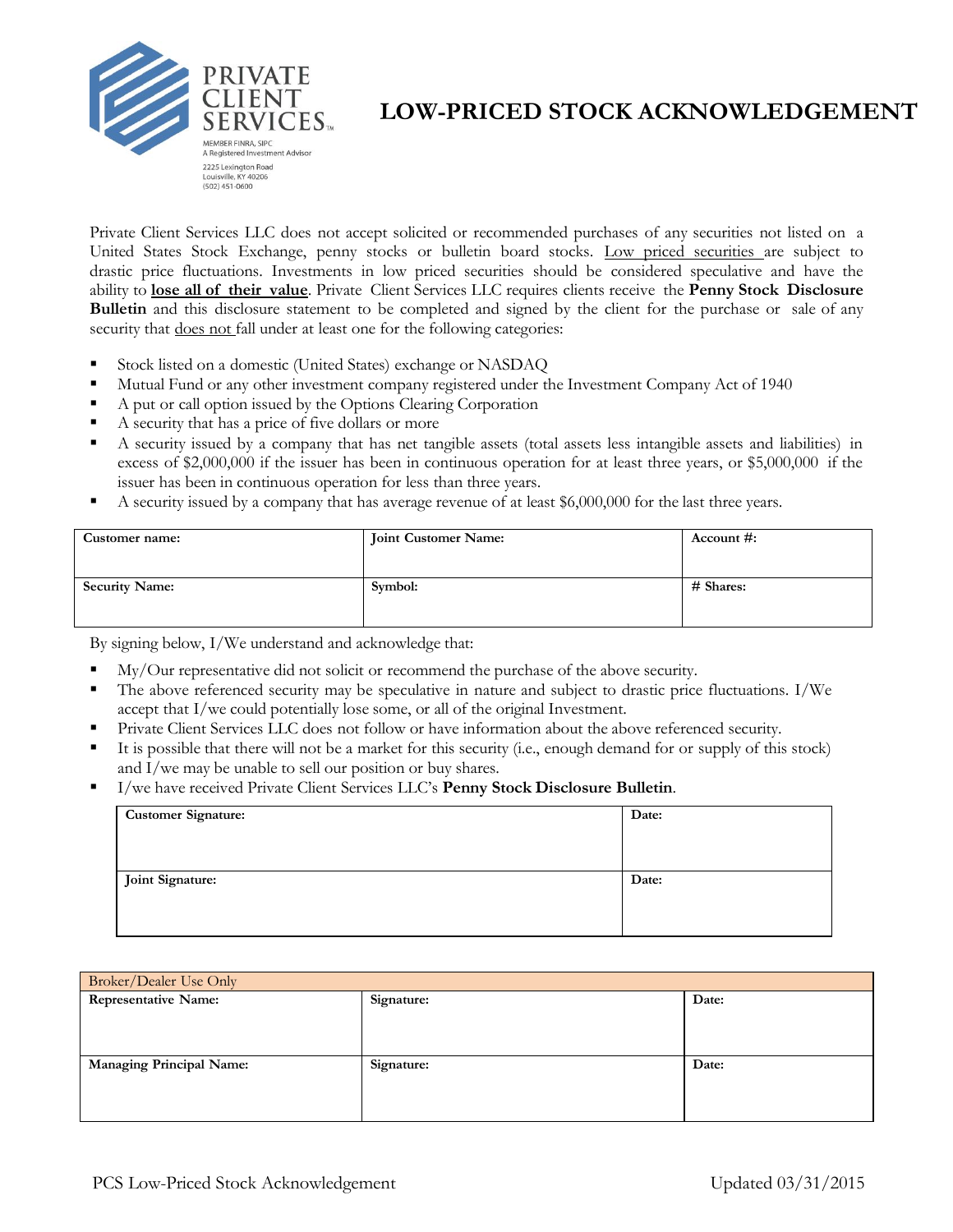# **Private Client Services, LLC Penny Stock Disclosure Bulletin**

IMPORTANT INFORMATION ON PENNY STOCKS This statement is required by the U.S. Securities and Exchange Commission (SEC) and contains important information on penny stocks. Your broker-dealer is required to obtain your signature to show that you have received this statement before your first trade in a penny stock. You are urged to read this statement before signing and before making a purchase or sale of a penny stock. Penny stocks can be very risky.

-- Penny stocks are low-priced shares of small companies not traded on an exchange or quoted on NASDAQ. Prices often are not available. Investors in penny stocks often are unable to sell stock back to the dealer that sold them the stock. Thus, you may lose your investment. Be cautious of newly issued penny stock.

-- Your salesperson is not an impartial advisor but is paid to sell you the stock. Do not rely only on the salesperson, but seek outside advice before you buy any stock. If you have problems with a salesperson, contact the firm's compliance officer or the regulators listed below.

Information you should get:

-- Before you buy penny stock, federal law requires your salesperson to tell you the "offer" and the "bid" on the stock, and the "compensation" the salesperson and the firm receive for the trade. The firm also must mail a confirmation of these prices to you after the trade.

-- You will need this price information to determine what profit, if any, you will have when you sell your stock. The offer price is the wholesale price at which the dealer is willing to sell stock to other dealers. The bid price is the wholesale price at which the dealer is willing to buy the stock from other dealers. In its trade with you, the dealer may add a retail charge to these wholesale prices as compensation (called a "markup" or "markdown").

-- The difference between the bid and the offer price is the dealer's "spread." A spread that is large compared with the purchase price can make a resale of a stock very costly. To be profitable when you sell, the bid price of your stock must rise above the amount of this spread and the compensation charged by both your selling and purchasing dealers. If the dealer has no bid price, you may not be able to sell the stock after you buy it, and may lose your whole investment.

Brokers' duties and customer's rights and remedies.

-- If you are a victim of fraud, you may have rights and remedies under state and federal law. You can get the disciplinary history of a salesperson or firm from the FINRA at 1-800-289-9999, and additional information from your state securities official, at the North American Securities Administrators Association's central number: (202) 737- 0900. You also may contact the SEC with complaints at (202) 272-7440.

### FURTHER INFORMATION

The securities being sold to you have not been approved or disapproved by the Securities and Exchange Commission. Moreover, the Securities and Exchange Commission has not passed upon the fairness or the merits of this transaction nor upon the accuracy or adequacy of the information contained in any prospectus or any other information provided by an issuer or a broker or dealer. Generally, penny stock is a security that:

-- Is priced under five dollars;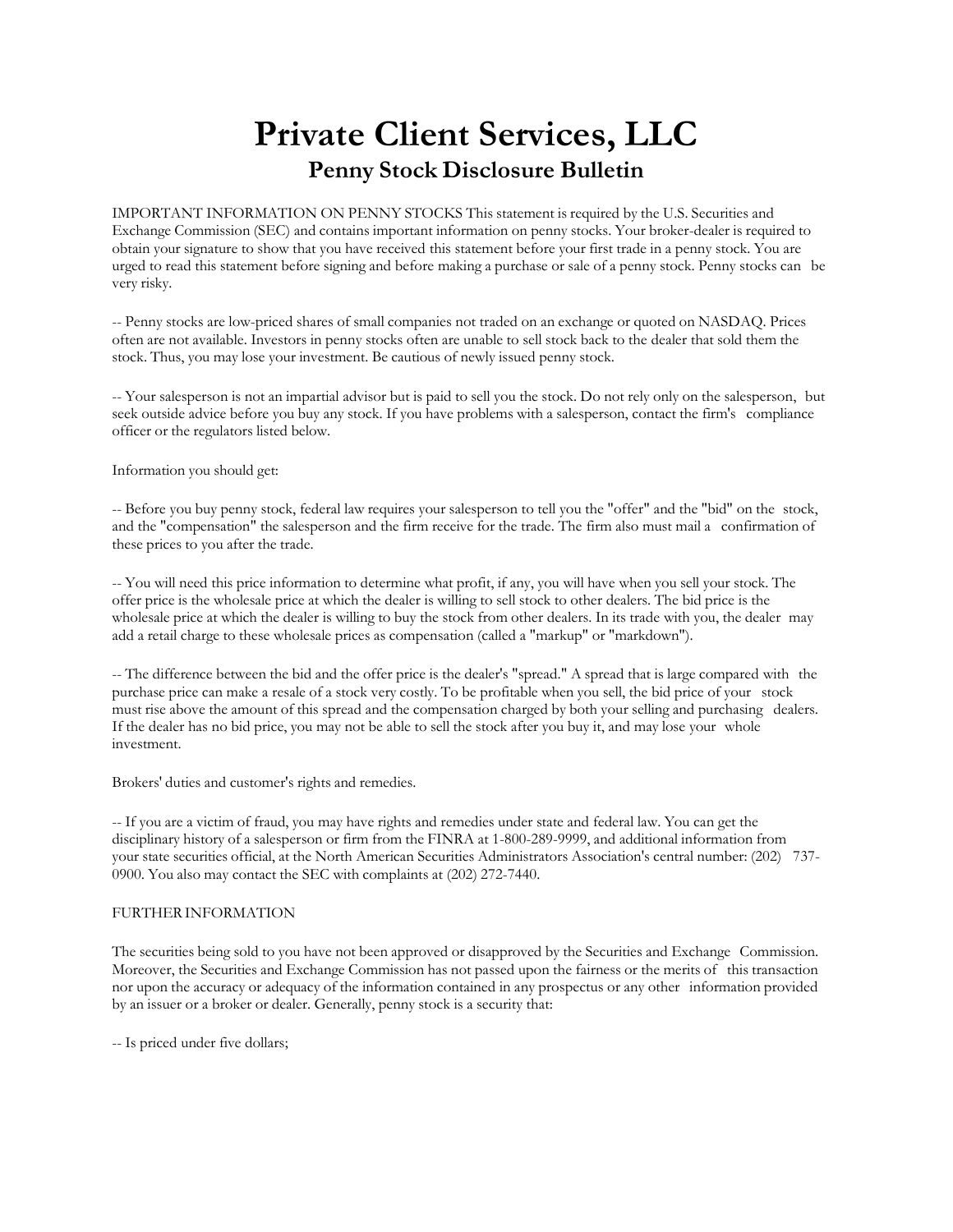-- Is not traded on a national stock exchange or on NASDAQ (the FINRA's automated quotation system for actively traded stocks);

-- May be listed in the "pink sheets" or the OTC Bulletin Board;

-- Is issued by a company that has less than \$5 million in net tangible assets and has been in business less than three years, by a company that has under \$2 million in net tangible assets and has been in business for at least three years, or by a company that has revenues of \$6 million for 3 years.

Use Caution When Investing in Penny Stocks

1. Do not make a hurried investment decision. High-pressure sales techniques can be a warning sign of fraud. The salesperson is not an impartial advisor, but is paid for selling stock to you. The salesperson also does not have to watch your investment for you. Thus, you should think over the offer and seek outside advice. Check to see if the information given by the salesperson differs from other information you may have. Also, it is illegal for salespersons to promise that a stock will increase in value or is risk-free, or to guarantee against loss. If you think there is a problem, ask to speak with a compliance official at the firm, and, if necessary, any of the regulators referred to in this statement.

2. Study the company issuing the stock. Be wary of companies that have no operating history, few assets, or no defined business purpose. These may be sham or "shell" corporations. Read the prospectus for the company carefully before you invest. Some dealers fraudulently solicit investors' money to buy stock in sham companies, artificially inflate the stock prices, then cash in their profits before public investors can sell their stock.

3. Understand the risky nature of these stocks. You should be aware that you may lose part or all of your investment. Because of large dealer spreads, you will not be able to sell the stock immediately back to the dealer at the same price it sold the stock to you. In some cases, the stock may fall quickly in value. New companies, whose stock is sold in an "initial public offering," often are riskier investments. Try to find out if the shares the salesperson wants to sell you are part of such an offering. Your salesperson must give you a "prospectus" in an initial public offering, but the financial condition shown in the prospectus of new companies can change very quickly.

4. Know the brokerage firm and the salespeople with whom you are dealing. Because of the nature of the market for penny stock, you may have to rely solely on the original brokerage firm that sold you the stock for prices and to buy the stock back from you. Ask the Financial Industry Regulatory Authority (FINRA) or your state securities regulator, which is a member of the North American Securities Administrators Association, Inc. (NASAA), about the licensing and disciplinary record of the brokerage firm and the salesperson contacting you. The telephone numbers of the FINRA and NASAA are listed on the first page of this document.

5. Be cautious if your salesperson leaves the firm. If the salesperson who sold you the stock leaves his or her firm, the firm may reassign your account to a new salesperson. If you have problems, ask to speak to the firm's branch office manager or a compliance officer. Although the departing salesperson may ask you to transfer your stock to his or her new firm, you do not have to do so. Get information on the new firm. Be wary of requests to sell your securities when the salesperson transfers to a new firm. Also, you have the right to get your stock certificate from your selling firm. You do not have to leave the certificate with that firm or any other firm.

### YOUR RIGHTS

Disclosures to you. Under penalty of federal law, your brokerage firm must tell you the following information at two different times -- before you agree to buy or sell a penny stock, and after the trade, by written confirmation:

-- The bid and offer price quotes for penny stock, and the number of shares to which the quoted prices apply. The bid and offer quotes are the wholesale prices at which dealers trade among themselves. These prices give you an idea of the market value of the stock. The dealer must tell you these price quotes if they appear on an automated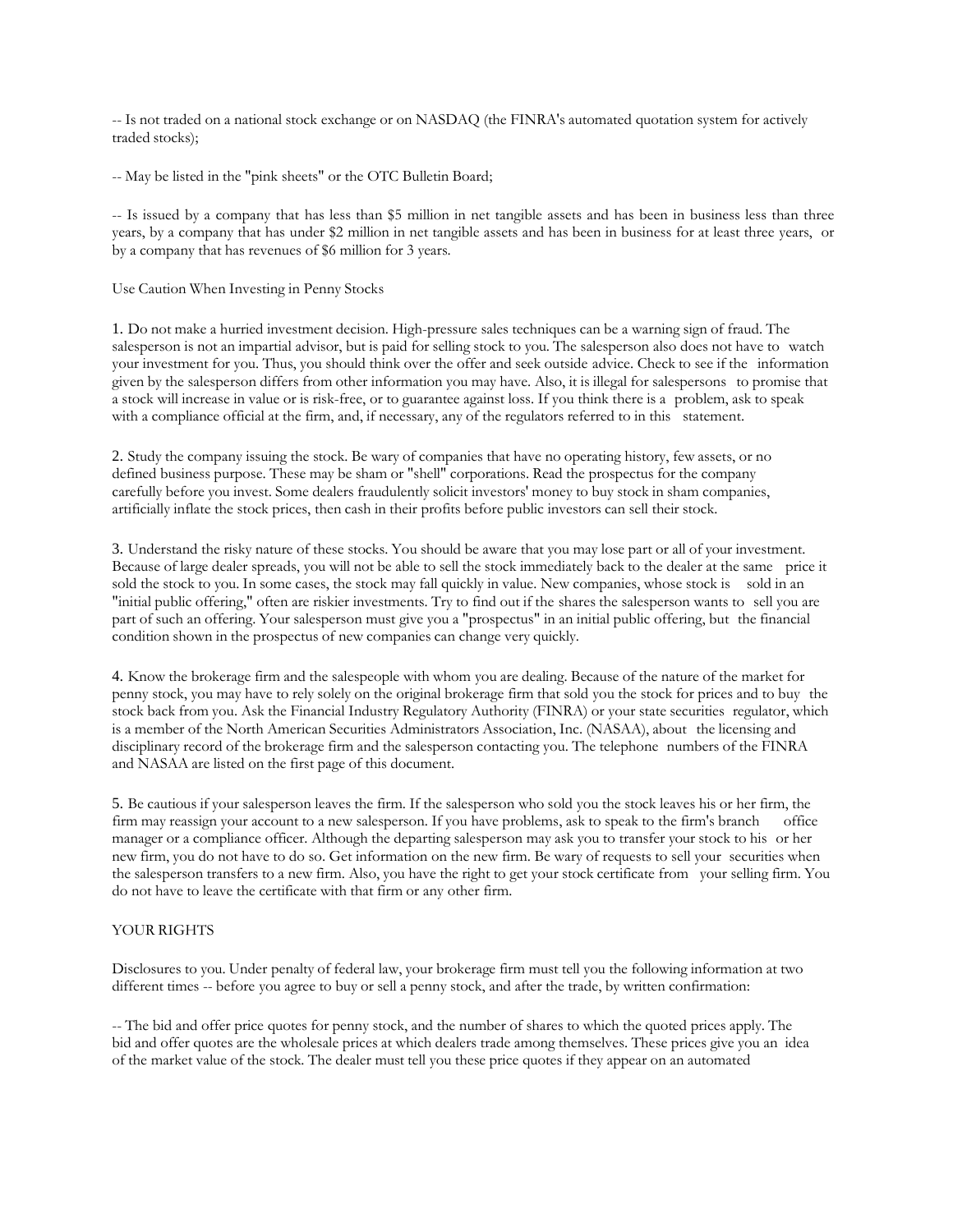quotation system approved by the SEC. If not, the dealer must use its own quotes or trade prices. You should calculate the spread, the difference between the bid and offer quotes, to help decide if buying the stock is a good investment.

A lack of quotes may mean that the market among dealers is not active. It thus may be difficult to resell the stock. You also should be aware that the actual price charged to you for the stock may differ from the price quoted to you for 100 shares. You should therefore determine, before you agree to a purchase, what the actual sales price (before the markup) will be for the exact number of shares you want to buy. -- The brokerage firm's compensation for the trade. A markup is the amount a dealer adds to the wholesale offer price of the stock and a markdown is the amount it subtracts from the wholesale bid price of the stock as compensation. A markup/markdown usually serves the same role as a broker's commission on a trade. Most of the firms in the penny stock market will be dealers, not brokers.

-- The compensation received by the brokerage firm's salesperson for the trade. The brokerage firm must disclose to you, as a total sum, the cash compensation of your salesperson for the trade that is known at the time of the trade. The firm must describe in the written confirmation the nature of any other compensation of your salesperson that is unknown at the time of the trade.

In addition to the items listed above, your brokerage firm must send to you:

-- Monthly account statements. In general, your brokerage firm will send you a monthly statement that gives an estimate of the value of each penny stock in your account, if there is enough information to make an estimate. If the firm has not bought or sold any stocks for your account in a particular month, it can provide these statements every three months.

A Written Statement of Your Financial Situation and Investment Goals. In general, unless you have had an account with your brokerage firm for more than one year, or you have previously bought three different penny stocks from that firm, your brokerage firm must provide you a written statement for you to sign that accurately describes your financial situation, your investment experience, and your investment goals. This traditionally is accomplished through a signed brokerage account application which should be updated when your financial changes but no less than each three years. It is your obligation to notify your representative of any changes to your financial and/or goal structure. The firm also must get your written consent to buy the penny stock which includes your acknowledgement of the risks involved and the fact that you can lose 100% of your money invested in these type of securities.

Legal remedies. If penny stocks are sold to you in violation of your rights listed above, or other federal or state securities laws, you may be able to cancel your purchase and get your money back. If the stocks are sold in a fraudulent manner, you may be able to sue the persons and firms that caused the fraud for damages. If you have signed an arbitration agreement, however, you may have to pursue your claim through arbitration. You may wish to contact an attorney. The SEC is not authorized to represent individuals in private litigation.

However, to protect yourself and other investors, you should report any violations of your brokerage firm's duties listed above and other securities laws to the SEC, the FINRA, or your state securities administrator at the telephone numbers on the first page of this document. These bodies have the power to stop fraudulent and abusive activity of salespersons and firms engaged in the securities business. Or you can write to the SEC at 450 Fifth St., NW., Washington, DC 20549; the FINRA at 1735 K Street, NW., Washington, DC 20006; or NASAA at 555 New Jersey Avenue, NW., Suite 750, Washington, DC 20001. NASAA will give you the telephone number of your state's securities agency. If there is any disciplinary record of a person or a firm, the FINRA, NASAA, or your state securities regulator will send you this information if you ask for it.

### MARKET INFORMATION

The market for penny stocks. Penny stocks usually are not listed on an exchange or quoted on the NASDAQ system. Instead, they are traded between dealers on the telephone in the "over-the-counter" market. The OTC Bulletin Board also will contain information on some penny stocks. At times, however, price information for these stocks is not publicly available.